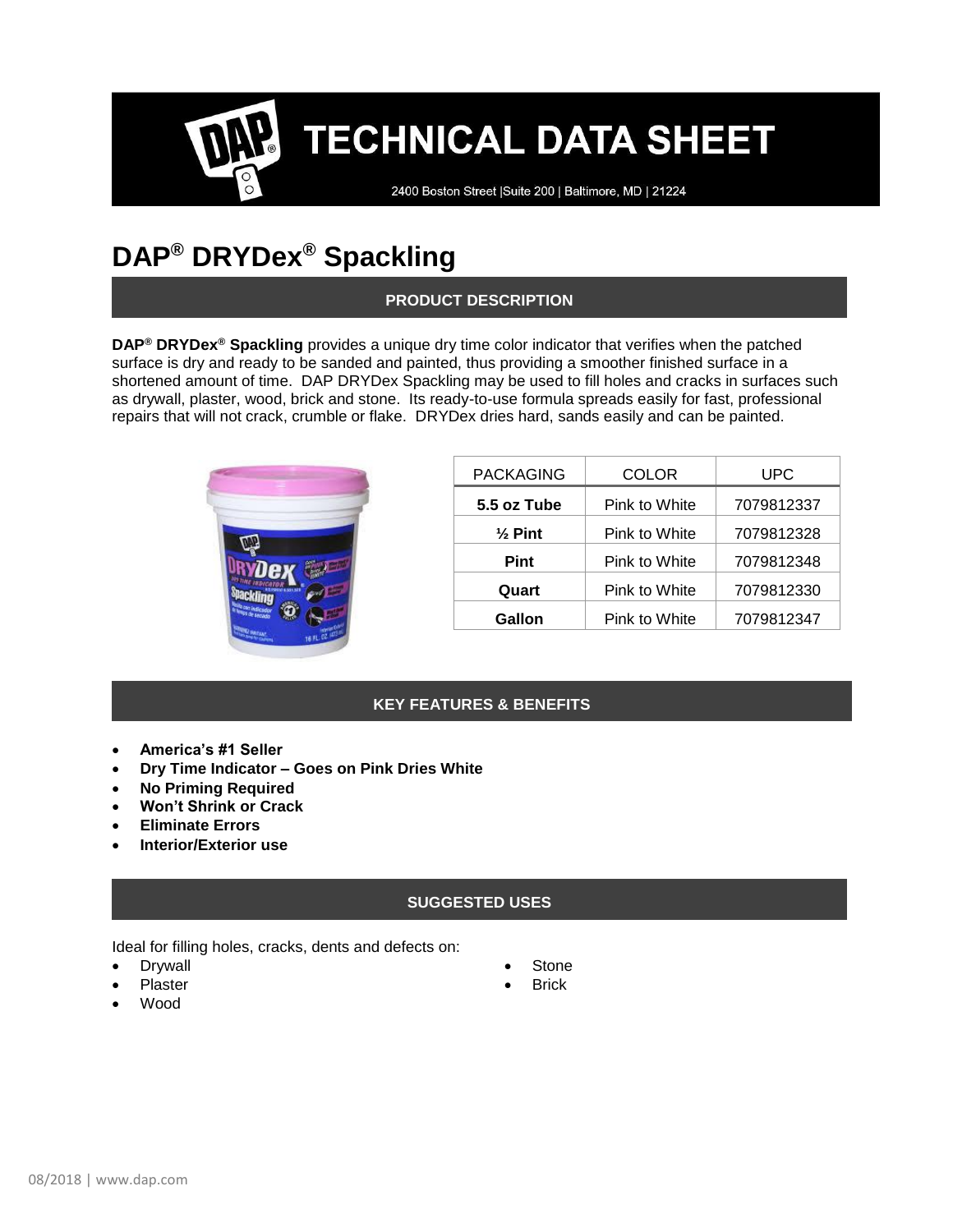## **TECHNICAL DATA SHEET**

2400 Boston Street | Suite 200 | Baltimore, MD | 21224

#### **FOR BEST RESULTS**

- Do not apply when temperatures are below 50°F.
- Do not apply outside if rain is expected within 24 hours.
- Do not use on floors or as a caulk, sealant or joint filler over cracks and joints where expansion and contraction may occur.
- **DO NOT USE AS A SKIM COAT.**
- For exterior applications, always topcoat with a good quality exterior grade paint.
- If a textured finish is desired, add clean sand to spackling compound prior to application.
- Do not use for tuck pointing applications on brick
- For larger areas to be patched on bare concrete, use a latex fortified Portland cement-based dry mix**.**

#### **APPLICATION**

- 1. Surface must be clean, dry and free of foreign material.
- 2. Stir thoroughly before use. (When using the 5.5 oz squeeze tube, knead tube prior to use. Remove cap and cut nozzle to desired opening size.)
- 3. Apply with a clean putty knife.
- 4. One application is usually sufficient for small repairs. For repairs deeper than 1/8", apply two or more layers allowing spackling to dry between applications.
- 5. For a smoother finish, dip putty knife in water and lightly smooth spackling.
- 6. Spackling will change color to white when surface can accept a second application or is ready to be painted or sanded in 1 to 5 hours.

Wet sanding is recommended to avoid generation of dust.

7. Clean tools immediately with water.

*NOTE: To retain the effectiveness of the dry time indicator, keep the container tightly closed after use.*

#### **TYPICAL PHYSICAL & CHEMICAL PROPERTIES**

| Consistency | Paste         |
|-------------|---------------|
| Vehicle     | Latex Polymer |
| Volatile    | Water         |
| Filler      | Inert Filler  |
| Odor        | Mild          |